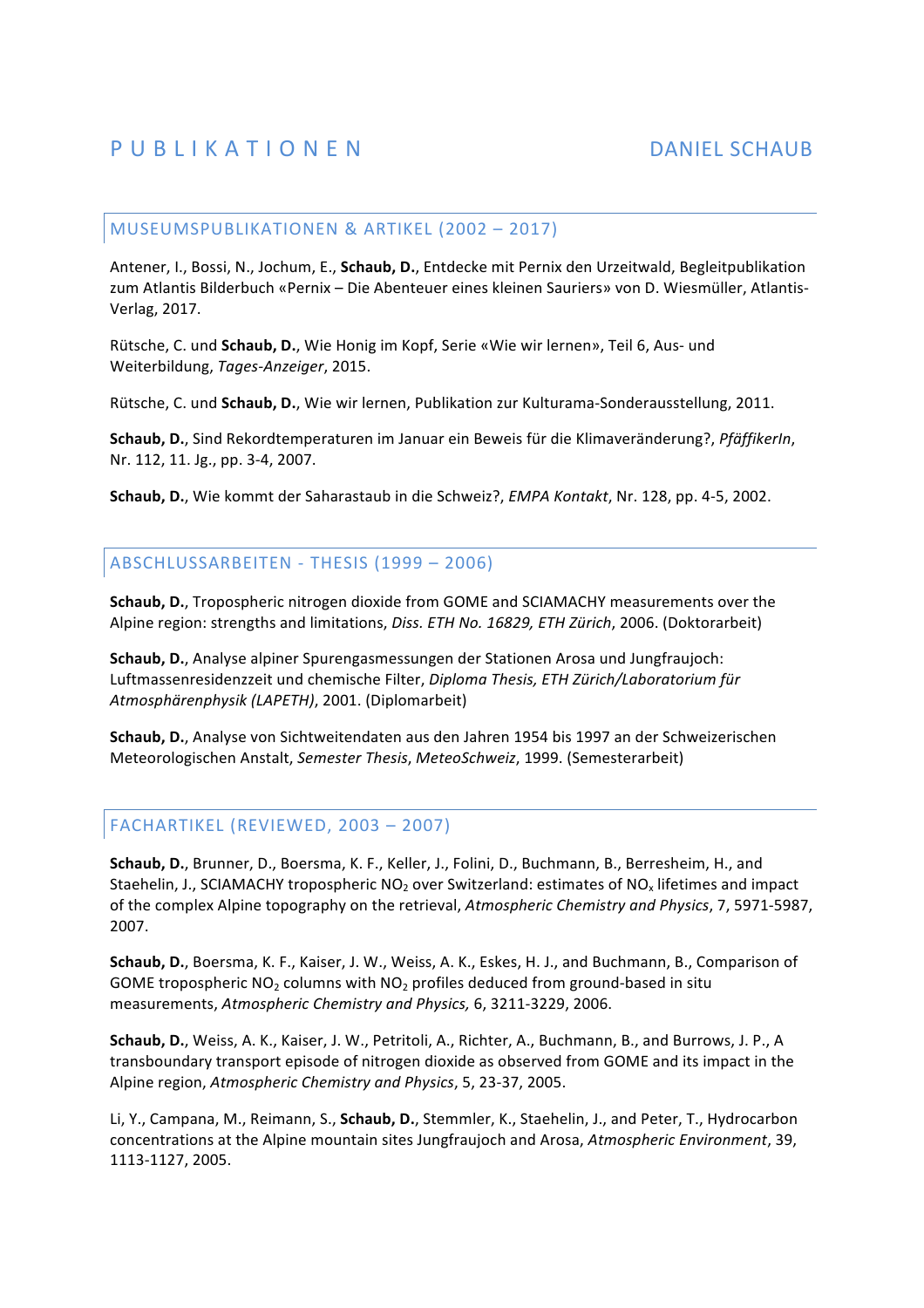Collaud Coen, M., Weingartner, E., Schaub, D., Hueglin, C., Corrigan, C., Henning, S., Schwikowski, M., and Baltensperger, U., Saharan dust events at the Jungfraujoch: detection by wavelength dependence of the single scattering albedo and first climatology analysis, *Atmospheric Chemistry and* Physics, 4, 2465-2480, 2004.

Petritoli, A., Bonasoni, P., Giovanelli, G., Ravegnani, F., Kostadinov, I., Bortoli, D., Weiss, A., Schaub, **D.**, Richter, A., and Fortezza, F., First comparison between ground-based and satellite-borne measurements of tropospheric nitrogen dioxide in the Po basin, *Journal of Geophysical Research*, 109, D15, D15307, 2004.

Reimann, S., Schaub, D., Stemmler, K., Folini, D., Hill, M., Hofer, P., and Buchmann, B., Halogenated greenhouse gases at the Swiss High Alpine Site of Jungfraujoch (3580 m asl): Continuous measurements and their use for regional European source allocation, *Journal of Geophysical Research*, 109, D05307, 2004. 

Weiss, A. K., **Schaub, D.**, Hofer, P., The use of space-borne measurements and the ground-based Swiss Air Pollution Monitoring System for tracing atmospheric pollution, in: Sounding the Troposphere from Space: A new Era for Atmospheric Chemistry, P. & P.M. Borrell, J. P. Burrows and U. Platt (eds), Springer, Heidelberg, 2003.

# FORSCHUNGSBERICHTE (2002 - 2007)

**Schaub, D.**, Brunner, D., Folini, D., and Buchmann, B., On the way to improved air quality monitoring from space, *contribution* to *Empa Activity Report 2006*, 2007.

**Schaub, D.** and Buchmann, B., Validation of GOME tropospheric NO<sub>2</sub> columns with NO<sub>2</sub> profiles determined from ground-based in situ measurements, *contribution to ACCENT-Troposat-2, Annual Report 2005-6*, 2006. 

**Schaub, D.**, Trace gases - seen from an altitude of 800 kilometres, *contribution to Empa Annual Report 2005*, 2006.

**Schaub, D.** and Buchmann, B., Towards the use of space-borne data for air pollution monitoring: comparison and validation with ground-based in situ measurements, *contribution to ACCENT*-*Troposat-2, Annual Report 2004-5*, 2005. 

Petritoli, A., Weiss, A. K., **Schaub, D.**, Hofer, P., Bonasoni, P., Inquinamento da NO<sub>2</sub> in pianura padana: individuazione di «hot spot pollution» mediante l'uso combinato di misure satellite e da terra, *I quaderni di ARPA*, 111-116, 2003. 

Reimann, S., **Schaub, D.**, Stemmler, K., and Weiss, A. K., European source allocation of halogenated greenhouse gases using high-quality measurements at Jungfraujoch, *contribution to Empa Activity Report 2002*, 2003.

Weiss, A. K., **Schaub, D.**, and Hofer, P., Tracing atmospheric pollution from space, *contribution* to *Empa Activity Report 2002*, 2003.

Weiss, A. K., **Schaub, D.**, and Hofer, P., The use of space-borne measurements and the ground-based Swiss Monitoring System for tracing atmospheric pollution, *contribution to Eurotrac-2/Troposat*, *Annual Report 2001*, 2002.

Reimann, S., Schaub, D., Stemmler, K., Weiss, A. K., Buchmann, B., and Hofer, P., Kontinuierliche Messungen von halogenierten Treibhausgasen auf dem Jungfraujoch (HALCLIM), *Schlussbericht 2002*, 2002.